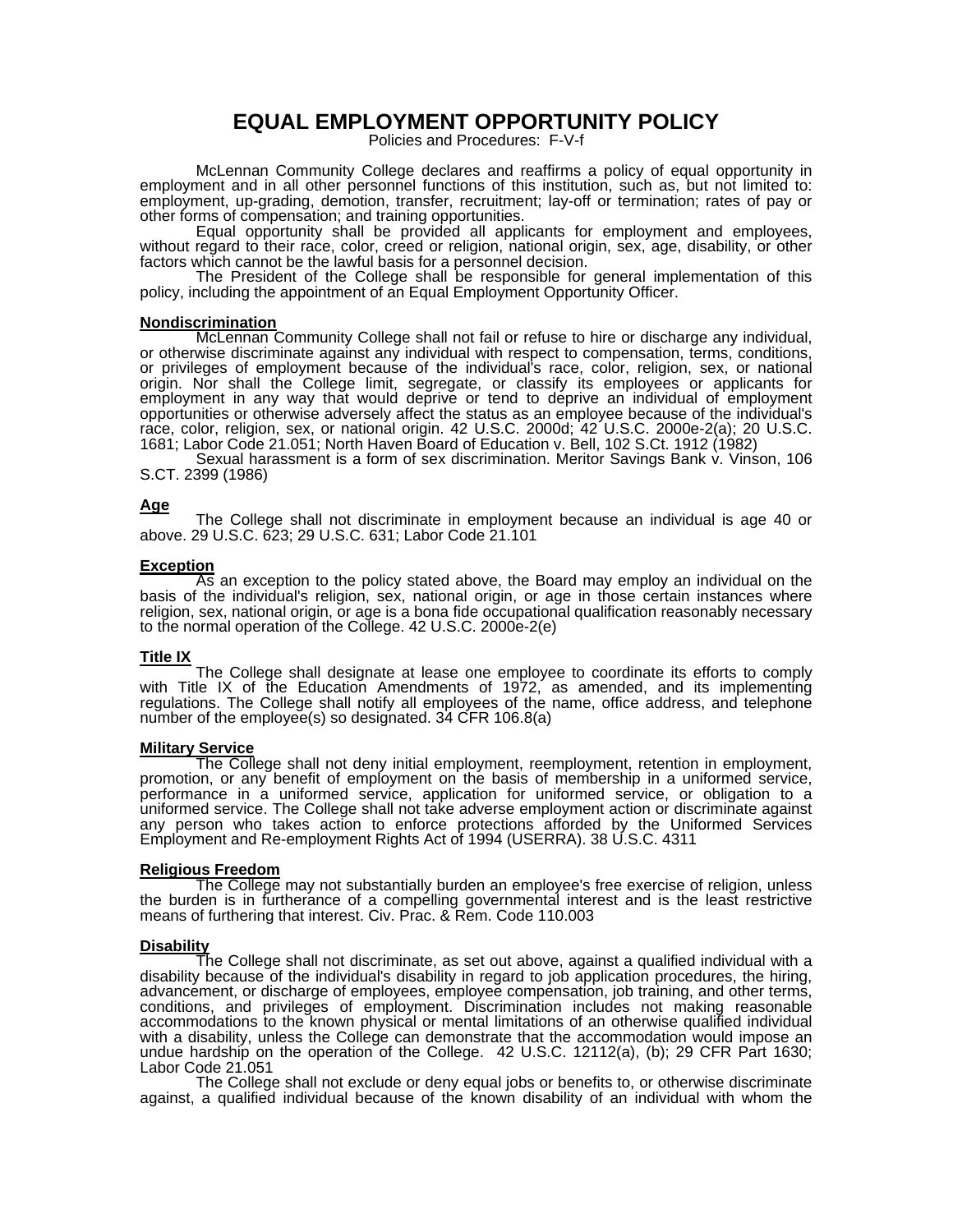qualified individual is known to have a family, business, social, or other relationship or association. 29 CFR 1630.8

### **ADA**

The College shall designate at least one employee to coordinate its efforts to comply with and carry out its responsibilities under Title II, Subtitle A, of the Americans with Disabilities Act and its implementing regulations, including any investigation of any complaint communicated to it alleging the College's noncompliance or actions prohibited by those provisions. The College shall make available to all interested individuals the name, office address, and telephone number of the employee(s) so designated. 28 CFR 35.107

### **Notice Under ADA**

The College shall make available to applicants, participants, beneficiaries, and other interested persons information regarding the provisions of Title II of the Americans with Disabilities Act and its applicability to the College's programs, services, and activities. The information shall be made available in such manner as the Board and College President find necessary to apprise such persons of the protections against discrimination assured them by the ADA. 28 CFR 35.106

 The College shall post notices in an accessible format to applicants, employees, and members describing the applicable provisions of Title I of the ADA. 42 U.S.C. 12115

## **Definitions Related to Individuals with Disabilities**

The term "disability" means, with respect to an individual, a physical or mental impairment that substantially limits one or more of the individual's major life activities, a record of having such an impairment, or being regarded as having such an impairment. "Major life activities" means functions such as caring for oneself, performing manual tasks, walking, seeing, hearing, speaking, breathing, learning, and working. 42 U.S.C. 12102 (2); 29 CFR 1630.2(g)-(1); 28 CFR 35.104. The term "qualified individual with a disability" means an individual with a disability who, with or without reasonable accommodation, can perform the essential functions of the employment position that the individual holds or desires. Consideration shall be given to the College's judgment as to what functions of a job are essential, and if a written description has been prepared before advertising or interviewing applicants for the job, this description shall be considered evidence of the job's essential functions. 42 U.S.C. 12111(8); 29 CFR 1630.2(m),(n)

#### **Reasonable Accommodation**

The term "reasonable accommodation" may include (1) making existing facilities used by employees readily accessible to and usable by individuals with disabilities and (2) job restructuring, part-time or modified work schedules, reassignment to a vacant position, acquisition or modification of equipment or devices, appropriate adjustment or modifications of examinations, training materials or policies, the provision of qualified readers or interpreters, and other similar accommodations for individuals with disabilities. 42 U.S.C. 12111(9); 29 CFR 1630.2(o)

### **Undue Hardship**

The term "undue hardship" means an action requiring significant difficulty or expense, when considered in light of factors related to the nature and cost of the accommodation needed, overall financial resources of the affected facility and the College, and other factors set out in law. 42 U.S.C. 12111(10); 29 CFR 1630.2(p)

### **Exceptions to Definitions**

#### **Drug and Alcohol Abuse**

The term "qualified individual with a disability" does not include any employee or applicant who is currently engaging in the illegal use of drugs, when the College acts on the basis of such use. Nor does it include any individual who is an alcoholic whose current use of alcohol prevents the employee from performing the duties of the job in question or whose employment, by reason of such current alcohol abuse, would constitute a direct threat to property or the safety of others. 42 U.S.C. 12114(a); 29 CFR 1630.3(a); 28 CFR 35.104; 29 U.S.C. 706(8)(C)

#### **Direct Threat to Health or Safety**

As a qualification standard, the College may require that an individual shall not pose a direct threat to the health or safety of other individuals in the workplace. Although the term "physical or mental impairment" includes such contagious diseases as HIV disease (whether symptomatic or asymptomatic) and tuberculosis, an individual who by reason of such disease or infection would pose a direct threat to the health or safety of others that cannot be eliminated or reduced by reasonable accommodation or who is unable to perform the duties of the job shall not